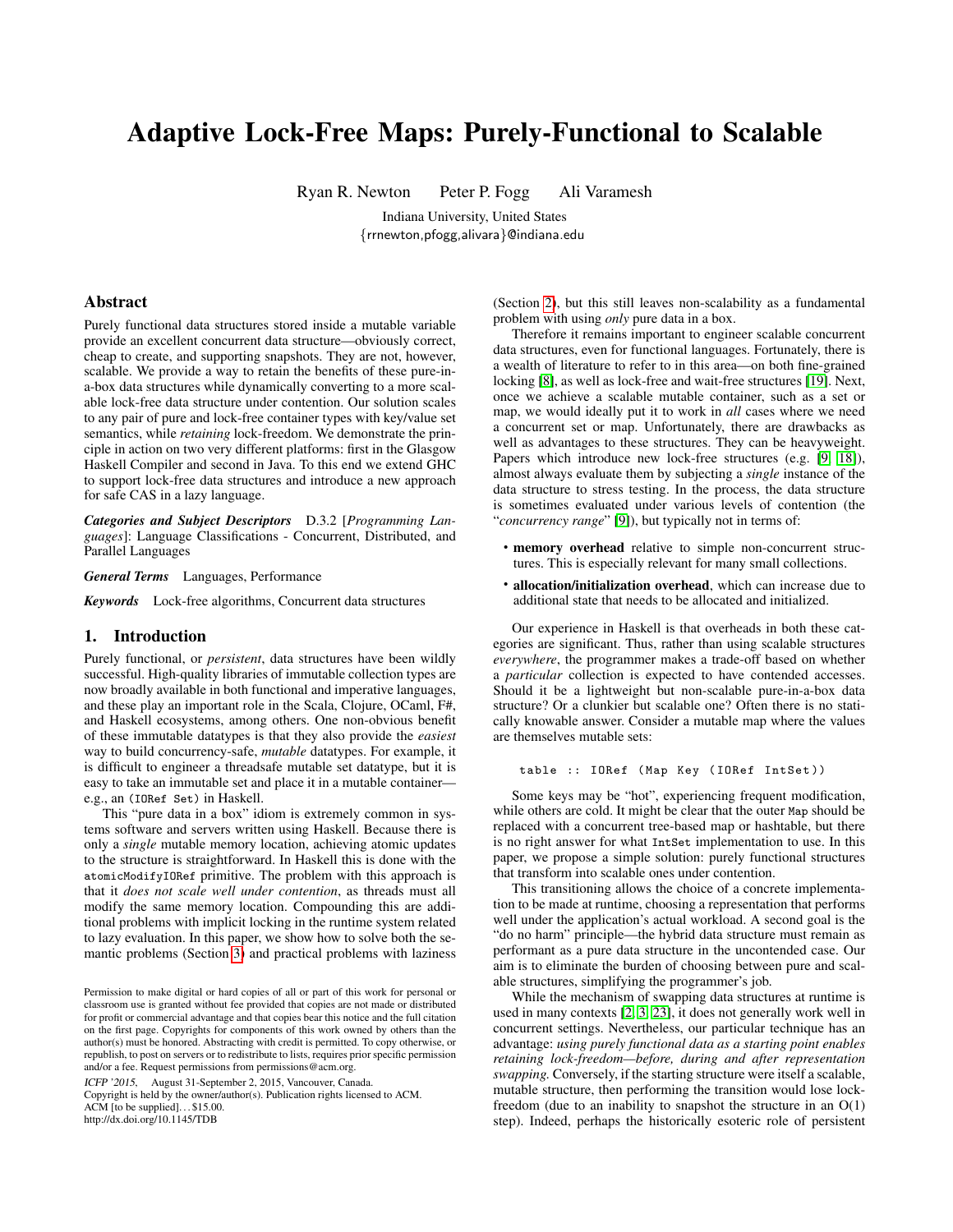data structures may be what led to this simple solution for lockfree, dynamic scalability being overlooked.

Our contributions in this paper are:

- We present an algorithm for swapping representations at runtime that leverages immutability in the starting state to achieve advantages over previous approaches to data structure adaptation [\[3,](#page-11-5) [23\]](#page-11-6). The algorithm assumes a map-like interface and semantics, but the synchronization strategy can also be adapted to bag-like interfaces (Section [4\)](#page-2-0).
- We examine contention problems with pure-in-a-box datatypes in a mature functional compiler, GHC. Contention problems are compounded by mechanisms introduced for lazy evaluation, in particular the *black-hole* policy. We demonstrate how to avoid both explicit locking and black-holes—which defeat lock-free progress guarantees.
- We describe our *ticketed CAS* (compare and swap) approach to adding atomic operations to GHC, and demonstrate how it preserves the expected semantics of CAS in spite of being hosted in a non-strict language *without* meaningful pointer equality.
- We evaluate adaptive bags and maps compared to their nonadaptive counterparts, using both GHC Haskell and the Oracle Java VM as experimental platforms. We show that adaptive data outperforms either pure or scalable containers overall in the nested collection case with mixed hot and cold inner containers.

# <span id="page-1-1"></span>2. Prerequisite 1: Lock-Free Concurrent Haskell

As the central contribution of this paper involves lock-freedom for data structure operations, we must define lock-freedom in Haskell. Concurrent Haskell was defined in 1996 in two levels: a (deterministic) reduction of the purely functional language into an "infinite tree" of primitive IO actions [\[17\]](#page-11-7), and a separate semantics for evaluating the action tree. These actions include forking threads and reading and writing dataflow variables, but the full Glasgow Haskell compiler also includes many other primitive IO actions such as system calls.

For a system of IO threads running in a Haskell runtime system, we can define lock-freedom as:

<span id="page-1-2"></span>Definition 2.1. *For any execution schedule of* IO *threads,* π*, there exists a bound* k*, such that for all points in the execution, some thread makes progress within the* k *steps.*

We consider only mutator time, not garbage collection. Here, *progress* is defined as an IO thread completing any primitive, builtin IO action. The primitive IO actions include blocking reads and writes to *MVars*, which enable deadlock but not livelock. In general, most uses of MVars clearly violate lock-freedom (with some threads not making progress until other threads are scheduled). The more subtle problem comes from the interaction with lazy evaluation itself.

*The problem with black holes* Unlike later formulations of the Spineless Tagless G-Machine for Haskell (STG machine [\[13\]](#page-11-8)), the original Concurrent Haskell semantics did not model thunk evaluation or sharing of thunks between threads. In fact, this is a critical issue, and a later paper in ICFP'09 [\[15\]](#page-11-9) addressed thunk sharing and offered various policies for replacing a thunk at runtime with a *black hole*—a black hole locks a thunk on behalf of its owner and blocks other threads from attempting to compute that thunk.

Regardless of specific policy—eager black holing, or lazy black holing performed by the runtime between scheduling threads black holes directly defeat the lock-freedom property. Just as with a regular lock, if the thread owning the black hole is not scheduled, then other threads may potentially not be able to make progress. Thus any Haskell program that makes a thunk accessible to other threads—e.g., by placing it in an IORef—violates lockfreedom [\(2.1\)](#page-1-2). Indeed, we find that unexpected black-holing is a major problem when we tune parallel Haskell applications.

Unfortunately, the *only* way to perform an atomic operation on a mutable variable (IORef) in Haskell has been to use atomicModifyIORef, which is a black-hole risk. By its nature it must publish a thunk to other threads on *every* call, defeating lockfreedom. The reason for this can be seen in its type signature:

```
atomicModifyIORef
  :: IORef a \rightarrow (a \rightarrow (a, b)) \rightarrow I0 b
```
This provides *not just* a limited compare-and-swap (CAS) style operation, rather, it performs an arbitrary function *atomically*. Neither does it permit speculation: the function will only run once. Of course, there is no free lunch, and atomicModifyIORef actually only guarantees atomicity by placing a thunk in the IORef. (In fact, GHC's implementation contains a rather clever optimization where the retry loop upon failed CAS attempts does *not* allocate a new thunk, rather it allocates one suspended function application and then *mutates* it with new arguments until CAS succeeds.)

GHC also provides a strict variant, atomicModifyIORef'. But this variant simply forces the thunk *after* publishing it. Thus it cannot prevent threads touching the same thunk. To achieve lockfreedom, we need a new primitive—we need to expose CAS to Haskell code, directly and safely. That is our next, and final, prerequisite before describing our proposed algorithm in Section [4.](#page-2-1)

# <span id="page-1-0"></span>3. Prerequisite 2: Atomic Memory Operations in a Lazy Language

Lock-free algorithms and data structures have been slow to make their way to functional language implementations. In part, this may simply be because compilers—GHC, SML/NJ, OCaml, Racket, etc—need to support all the requisite atomic machine instructions. In Haskell's case there has been a deeper reason as well: unlike many of its strict counterparts, Haskell has no defined notion of pointer equality<sup>[1](#page-1-3)</sup>. This is a boon to the optimizer, which is free to unbox and rebox a pure value, changing its physical identity but preserving its value—enabling, for example, the *worker/wrapper* optimization [\[7\]](#page-11-10), which is often able to unbox values inside loops. But something is lost as well; after all, pointer equality is the only equality supported by the computer architecture's CAS instruction!

To see the problem, consider a direct attempt to implement a (casIORef ref old new) operation in Haskell, which returns a result indicating whether the operation succeeded:

casIORef :: IORef  $a \rightarrow a \rightarrow a \rightarrow I0$  (Bool, a)

This, unfortunately, is the version of CAS that was exposed in GHC 7.[2](#page-1-4) and 7.4<sup>2</sup>, though, as we will see, it is not safe to use. Consider this simple use of casIORef:

```
do old ← readIORef r
   let new = old + 3casIORef r old new
```
We expect the first and last uses of old to represent the same pointer. But, in fact, there is no way for the programmer to ensure this. For example, if old is of type Int, then GHC is free to unbox to the internal Int# type, and then rebox upon the call to casIORef.

<span id="page-1-3"></span><sup>1</sup> Hence the aptly named internal operation reallyUnsafePtrEquality#.

<span id="page-1-4"></span><sup>&</sup>lt;sup>2</sup> Actually, the internal compiler primitive is called casMutVar# and has a lower level type operating on a MutVar# and passing State# tokens, but these are GHC-internal details.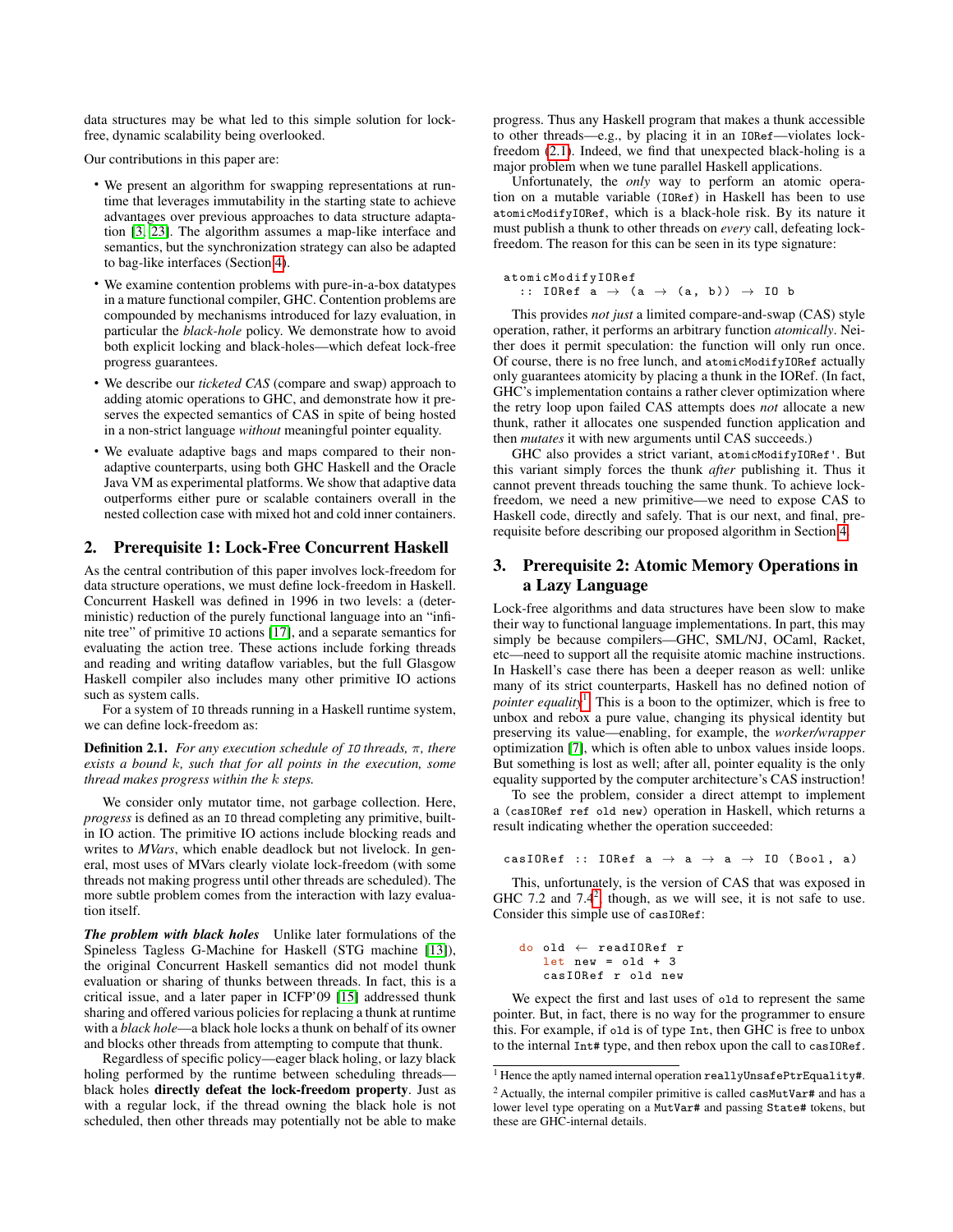Our approach to this problem is to introduce a technique we call *ticketed CAS*. In this approach, the old argument is replaced by an opaque value of type Ticket a. This ticket represents a record of a previous observation, and it is presented in future attempts to modify the value. A ticket is used in a manner akin to a logical *version number* for the mutable location—but tickets lack an ordering, and may repeat. There is no way to manufacture tickets from thin air; thus using the ticketed approach also requires a way to read them—not the value of a mutable variable, but a ticket representing its current state:

```
do t ← readForCAS r
  let new = peekTicket t + 3
   casIORef r t new
```
Here it is perfectly fine to *extract* from a Ticket t a value of type t, using peekTicket<sup>[3](#page-2-2)</sup>. Peeking a ticket can happen outside of the IO monad and it does not violate referential transparency—while values do not have stable pointers, pointers have stable values.

Though not used above, the return value of casIORef returns a ticket as well, giving it the type:

```
casIORef :: IORef a \rightarrow Ticket a \rightarrow a
             \rightarrow IO (Bool, Ticket a)
```
Atypically, this CAS returns a ticket corresponding to the *newest* value observed in the reference (counter to the usual convention of returning the old value). The Bool indicates success or failure, and in the case of failure, the ticket is needed for a retry, but in the case of success, the ticket may also be needed for the next operation on the IORef.

*Implementing tickets* In version GHC 7.6, we added additional atomic operations—for example exposing CAS for array elements as well as IORefs—and we switched to using a ticketed interface. Fortunately, the GHC compiler already had a notion of an Any type constructor, representing a value that the compiler knows is a pointer, but pointing to to a data constructor or function of unknown type. This serves to prevent any and all compiler optimizations that change the representation, while enabling the garbage collector to update the pointer during GC. Thus we use Any to represent tickets.

With ticketed CAS (and its friends such as fetch-and-add) we have the basic building blocks for implementing lock-free data structures and algorithms. In fact, even for operations as simple as updating a boxed Int counter, Haskell-level atomic operations offer a substantial benefit. For example, we can use CAS to implement a *speculative* alternative to atomicModifyIORef, which computes the updated result *before* modifying the reference. This avoids the problem of publishing a thunk to other threads (black holes), but in exchange it may waste work by computing a result that is not used.

In fact, because this speculative approach greatly improves the performance of atomically modifying pure-in-a-box data structures under high contention, it becomes our new baseline against which truly *scalable* structures must be measured, rather than the previous, atomicModifyIORef' baseline.

# <span id="page-2-1"></span>4. Adaptation Algorithm

In this section we present our algorithm for lifting a pair of data structures—pure and lock-free respectively—into a hybrid structure that retains lock-freedom. In Figures [2-](#page-2-0)[3](#page-4-0) we present the algo-

```
1 −− A Map-like datatype indexed by key and value:
2 type Hybrid k v = Ref (HyState k v)<br>
3 \quad -SI is a pure data structure, S2 is mutable:
       3 −− S1 is a pure data structure, S2 is mutable:
4 data HyState k v = A (S1 k v)<br>5 | AB (S1 k v)
5 AB (S1 k v) (S2 k v)<br>6 B (S2 k v)\vert B (S2 k v)
7
8 new :: IO (Hybrid k v)<br>9 new = newRef (A emptyS)
    new = newRef (A emptyS1)
```
<span id="page-2-3"></span>Figure 1. Definition of the hybrid data structure. The structure is initialized in the A state, containing a pure value of type S1.

```
10 initiateTransition :: Hybrid k v \rightarrow 10 ()<br>11 initiateTransition r =initiateTransformation =
12 −− Must allocate before we try to modify:
13 do emptS2 ← newS2 −− Could be wasted!
             case! atomicModify r (fn emptS2) of
15 Just s1 \rightarrow fork (copyThread r s1 a<br>16 empt. S2
                                                              emptS2)
17 Nothing \rightarrow return ()
\begin{array}{cc} 18 & \text{where} \\ 19 & \text{fn} \end{array}fn emptS2 x =20 case x of 21 A s1
21 A s1 \rightarrow (AB s1 emptS2, Just s1)<br>22 — Otherwise someone heat us to it.
22 −− Otherwise, someone beat us to it:<br>23 B s2 → (B s2, I
23 B s2 \rightarrow (B s2, Nothing)<br>24 AB s1 s2 \rightarrow (AB s1 s2, Nothing)
             AB s1 s2 \rightarrow (AB s1 s2, Nothing)
rac{25}{26}26 −− The copy thread always uses putIfAbsentS2 so
27 – as not to overwrite logically newer changes.<br>28 copyThread :: Hybrid k y → S1
28 copyThread :: Hybrid k v \rightarrow S1 k v<br>29 \rightarrow S2 k v \rightarrow I0 ()
29 \rightarrow S2 k v \rightarrow I0 ()<br>30 convThread r s1 s2 =
30 copyThread r s1 s2 = \frac{31}{40} forM s1 (\lambda k v
31 do for M_s = s1 (\lambda k v \rightarrow 32 put If Abs
32 putIfAbsentS2 k v s2)<br>33 - Finalize transition
33 −− Finalize transition:
34 atomicModify r<br>35 (\lambda x \rightarrow \text{case})(\lambda x \rightarrow \case \; x \; of36 A \rightarrow error "impossible"
37 AB \, s2 \rightarrow (B s2, ())
38 B s2 \to (B s2, ())
```
<span id="page-2-8"></span><span id="page-2-6"></span><span id="page-2-5"></span><span id="page-2-0"></span>Figure 2. The algorithm for transitioning, including asynchronously copying from the A structure to the B structure. Note that copying can itself be parallelized, if desired. Also, while this implementation of initiateTransition does not return until success, the overall algorithm remains correct if transition gives up after an effort count.

rithm using the specific case of a *Map* interface. That is, we assume correct put, get, remove, and putIfAbsent both for the starting data structure (S1) and the target (S2). The difference between operations on S1 and S2 is that the former are *pure* and the latter are in the IO monad. You can see this difference on lines [43](#page-4-1) and [44](#page-4-2) of Figure [3.](#page-4-0) Moreover, we assume that S2's operations are both *lock-free* and *linearizable*.

Note that while we have used Maps in our code samples here, the algorithm generalizes easily to:

- Sets by simply omitting values in the put and get calls, or using () for the value.
- Bags by also changing the semantics of the underlying putS1/putS2 to allow duplicates, with the simplest case being a unit key type for a single bag.

<span id="page-2-2"></span> $^3$  Incidentally, peekTicket must be marked NOINLINE, but this is a GHCspecific issue rather than something more fundamental. peekTicket becomes a type cast rather than a function call in the intermediate representation, and as such it is not sufficient to prevent the compiler of learning the representation of t enabling mischief. See atomic-primops package, issue #5.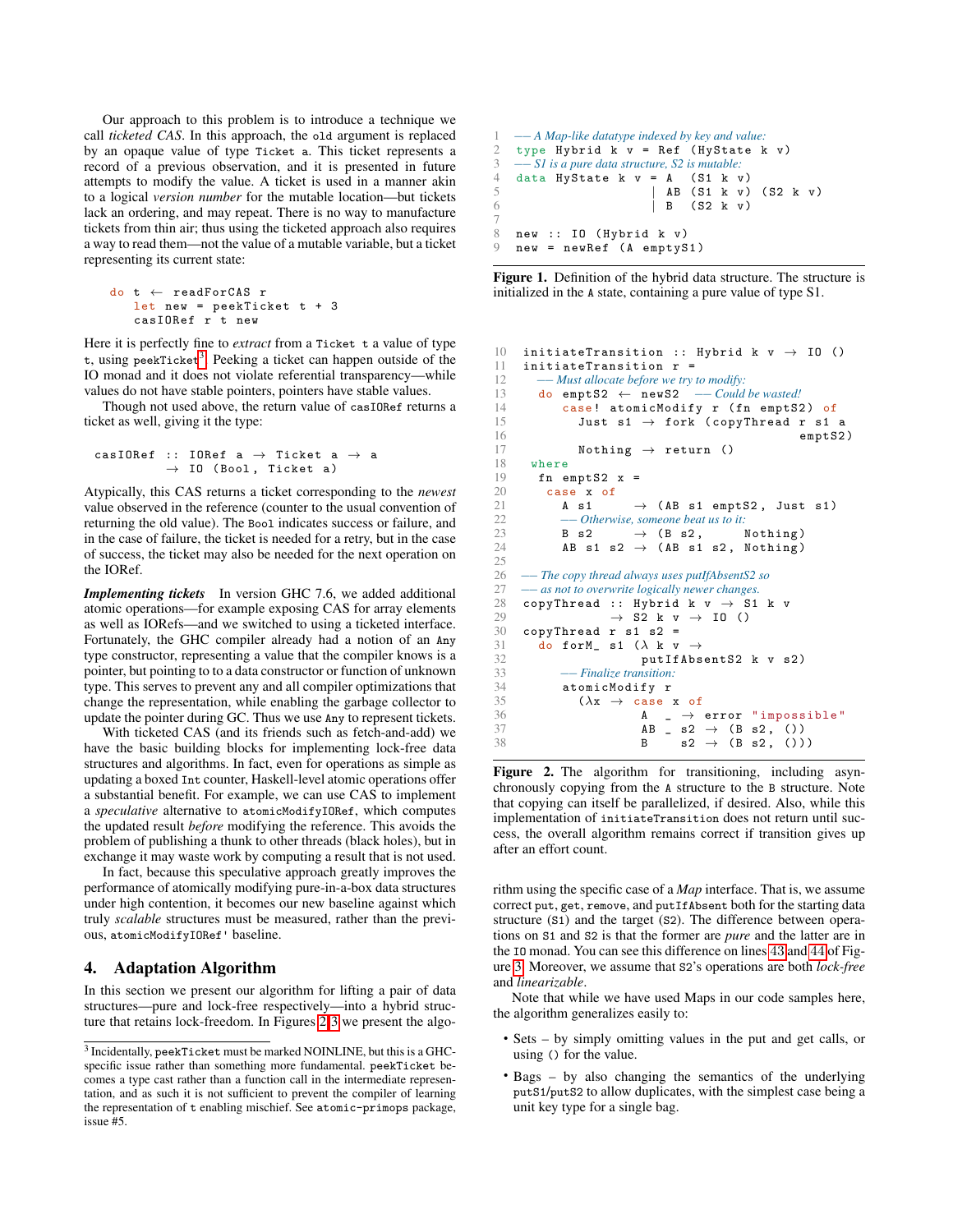The basic idea of the algorithm is to provide a wrapper data structure that is a sum type, HyState, combining the pure S1, the scalable S2, or both. A complete Hybrid is a mutable pointer to HyState that initially contains a value of type S1. In this state, it simply forwards all operations to the underlying S1 implementation, applying the changes through an atomicModify at the top-level mutable reference (which uses the speculative approach described in the previous section to avoid thunks). Upon detecting contention on the mutable reference, a *transition* is initiated, creating a new structure of type S2 and copying all data into it. Once the transition is complete, all operations are forwarded to the new, scalable implementation.

The definition of the Hybrid type is given in Figure [1.](#page-2-3) Its three states are named: A, representing the original pure structure; B, representing the post-transition scalable structure; or AB, indicating that a transition is in progress. We initialize the structure in the A state with an empty value of type S1.

The definition and use of the transition function (Figure [2\)](#page-2-0) ensures two useful properties of *all* Hybrid objects: (1) that transitions through the  $A \rightarrow AB \rightarrow B$  lifecycle are monotonic, and (2) that at most *one* S2 object in the heap is ever reachable from a given Hybrid's reference cell. Thus any read of type S2 is a valid read and will not go stale. These properties appear in the next section as Lemmas [5.1](#page-4-3) and [5.2.](#page-4-4)

*Building blocks* Figures [3,](#page-4-0) [5,](#page-4-5) and [6](#page-5-0) show the code for the core API operations on Hybrids. In this code we assume access to mutable references (Ref) which support reading and modification via compare-and-swap. Our code uses both tryModify and atomicModify. The former makes an attempt to modify the reference, but gives up and returns false if the CAS fails some finite number of times. Here is the definition for tryModify:

```
tryModify :: Ref a \rightarrow (a \rightarrow (a, b))\rightarrow IO (Maybe b)
tryModify r fn = retryLoop numTries
  where retryLoop 0 = return Nothing
         retryLoop n = do
           t \leftarrow readForCAS r
           let old = peekTicket t
                (new, ret) = fn old(success, t') \leftarrow casRef r t newif success
              then return (Just ret)
              else retryLoop (n - 1)
```
The constant numTries is a tunable parameter of the algorithm. In contrast, atomicModify persists until success:

```
atomicModify :: Ref a \rightarrow (a \rightarrow (a,b)) \rightarrow IO b
atomicModify r fn = do
  case ! tryModify r fn of
      Nothing \rightarrow atomicModify {\tt r} fn
      Just x \rightarrow return x
```
To save space in our algorithm code, we above introduce syntactic sugar "case! e...", which desugars to "do  $x \leftarrow e$ ; case  $x \dots$ "

The loop in atomicModify raises the question of termination, but we still have a lock-free guarantee—if a call to tryModify has failed, some other thread has successfully modified the location and thus made progress. It may be the case that some thread is continually failing its CAS operations (due to an unfair schedule), but the system as a whole is still making progress. (Further, in finite executions, eventually all contention dissipates and all atomicModify operations on all threads succeed.) Indeed, the CAS retry loop inside tryModify is the basic building block on which virtually all lock-free algorithms are based.

*The copy thread* During a transition, we fork off a copy thread (Figure [2\)](#page-2-0) which is responsible for inserting old values from the A structure into the new, empty B structure. Since this copy occurs in a background thread it is *off the application's critical path*. As a result we can still provide low-latency operations on the data structure during its transitional phase. Unfortunately, we necessarily increase memory usage during the copy, since A cannot be freed until all of its information is inserted into B.

A side observation here is that the copy process can optionally be parallelized. In fact, this is a feasible option, as most immutable containers are balanced and well-suited to parallel divideand-conquer traversal; and, of course, the target scalable S2 structure is designed precisely for high-load concurrent insertions!

**Logical time** Transitioning asynchronously using the copy thread requires some finesse—in order to maintain correctness, the hybrid structure must simultaneously handle both an S1 and S2 while S2 is concurrently modified, all the while preserving the semantics of a single, concurrent Map. In order to maintain this abstraction, the copy thread must not overwrite *newer* values in S2 (or newer *removals*) with older values from S1. We thus need a notion of logical time, which relates values in flight to the point at which they were *first written*.

Each code path which calls one of put, get, putIfAbsent, or remove (specialized to S1 or S2) has a *commit point* occuring at a specific line of code. The state transitions on lines [14](#page-2-4) and [34,](#page-2-5) as well as the copies on line [32,](#page-2-6) are also atomic and can be considered to increment logical time. In fact, any asynchronous background events that increment logical time are perfectly fine, as they do not affect the *ordering* of two put events, which determines the "vintage" of the data. The important part is that the puts that occur via the copy thread on [32](#page-2-6) are *not* associated with the current time, but with the moment that each item was *originally* added to s1 through a put operation.

Further, there are two more properties on which the correctness of the algorithm depends:

- Non-blocking complete snapshots. This is the key ability of the pure structure S1—we can get an exact and exhaustive snapshot at a single point in logical time, using merely an  $O(1)$  readRef.
- Causality: a get event may only reflect the latest put or remove event on the same key. Thus every put performed by copyThread must not change the state *if* newer modifications to the key have occurred.

The pure S1 structure makes the first property a given. Then the way the algorithm ensures causality is twofold. First, the copy thread only uses putIfAbsent so that it can *never* interfere with any already written key in S2. Second, we use *tombstone* values to explicitly mark removals while in the transitioning phase $4$ .

**Tombstone values and pseudocode** A tombstone  $\boxtimes$  is a distinguished value which explicitly represents absence of a particular key. This scheme is necessary to ensure that the copy thread does not write logically older values which have since been deleted if deletion were implemented merely using S2's delete operation, the call to putIfAbsent at line [32](#page-2-6) could insert values which were in fact removed at a later logical time.

Thus a removal during the transition phase is, in reality, an insertion (line [128\)](#page-5-1). The tombstone can be easily implemented by wrapping all values in Haskell's Maybe type—which would change the type  $S2 \lt k$  v into  $S2 \lt k$  (Maybe v)—but we elide this detail for brevity and simply assume type  $\nu$  is lifted to include  $\boxtimes$ . Likewise, we define helper functions such as getS2 $_{\boxtimes}$  (Figure [3\)](#page-4-0)

<span id="page-3-0"></span><sup>4</sup> We call these "tombstones" following the convention from the distributed systems literature [\[12\]](#page-11-11).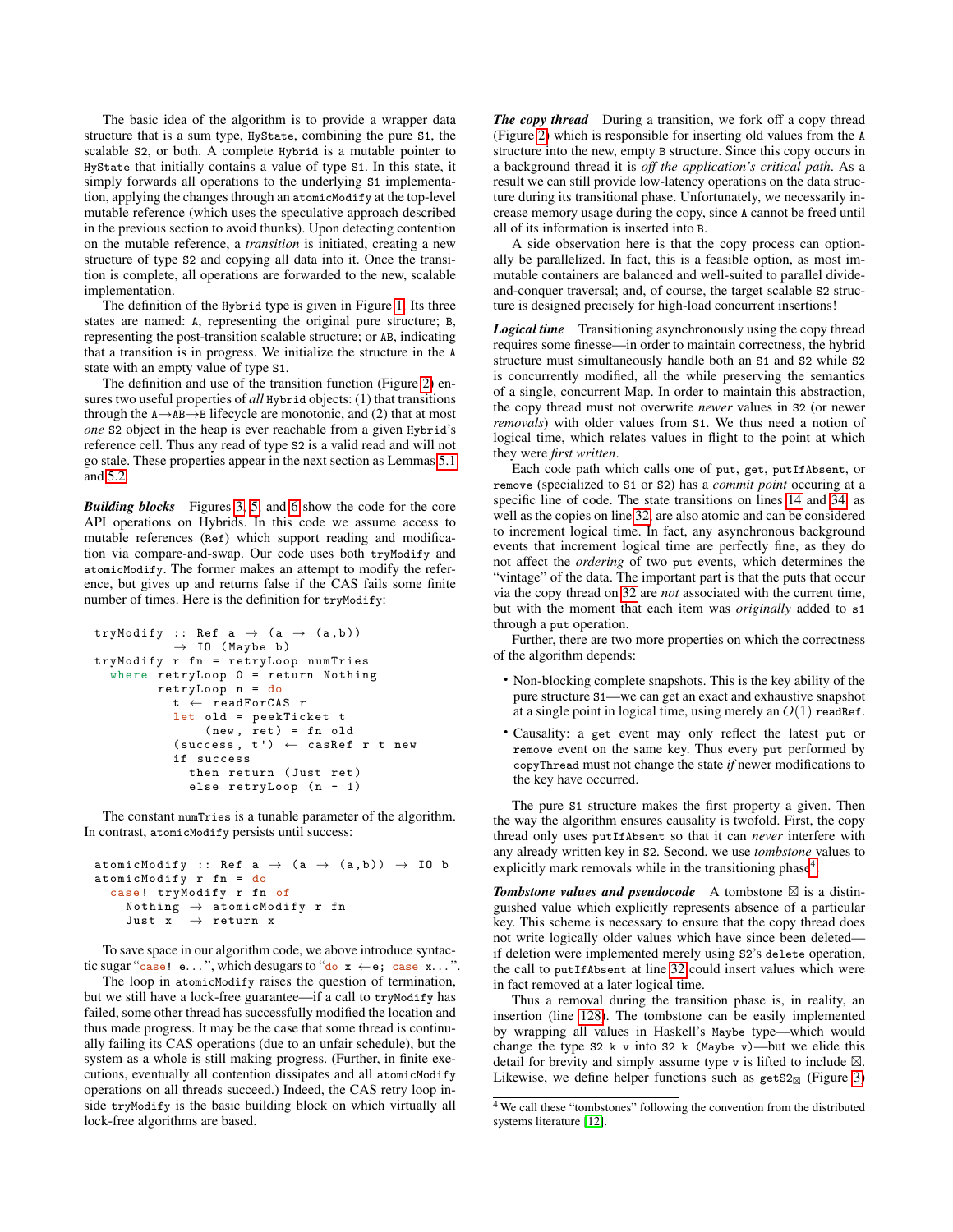<span id="page-4-10"></span><span id="page-4-9"></span><span id="page-4-2"></span><span id="page-4-1"></span>

| 39 | get :: $k \rightarrow$ Hybrid k $v \rightarrow$ IO (Maybe v)              |  |
|----|---------------------------------------------------------------------------|--|
| 40 | get key $r =$                                                             |  |
| 41 | case! readRef r of                                                        |  |
| 42 | -- The start/end cases are easy:                                          |  |
| 43 | A s1 $\rightarrow$ return (getS1 key s1)                                  |  |
| 44 | B s2 $\rightarrow$ getS2 $\boxtimes$ key s2                               |  |
| 45 | AB s1 s2 $\rightarrow$                                                    |  |
| 46 | $-\frac{1}{2}$ et S2 is the commit point for the                          |  |
| 47 | - <i>operation</i> , vis a vis serializability:                           |  |
| 48 | case! getS2 key s2 of                                                     |  |
| 49 | $--$ It may still be in flight:                                           |  |
| 50 | Nothing $\rightarrow$ return (getS1 key s1)                               |  |
| 51 | -- Logically more recent deletion trumps s1:                              |  |
| 52 | Just $\boxtimes$ $\rightarrow$ return Nothing                             |  |
| 53 | $--$ Logically more recent s2 value trumps s1:                            |  |
| 54 | Just a $\rightarrow$ return (Just a)                                      |  |
| 55 |                                                                           |  |
| 56 | $-$ A helper to hide the use of tombstones ( $@{\otimes} @$ ):            |  |
| 57 | getS2 $\overline{z}$ :: k $\rightarrow$ S2 k v $\rightarrow$ I0 (Maybe v) |  |
| 58 | $getS2\boxtimes$ k s2 = case! getS2 k s2 of                               |  |
| 59 | Nothing $\rightarrow$ return Nothing                                      |  |
| 60 | Just $\boxtimes$ $\rightarrow$ return Nothing                             |  |
| 61 | Just $v \rightarrow$ return (Just $v$ )                                   |  |
|    |                                                                           |  |

<span id="page-4-0"></span>Figure 3. The algorithm for reading an adaptive lock-free collection. Note that the get operation is indeed read-only; it cannot affect the state of the hybrid. Above, the  $\boxtimes$  symbol is used as a "tombstone" to represent deletion.

<span id="page-4-23"></span>

|    | $62 \quad -$ Lifting functions from S1 to hybrids:                   |  |  |
|----|----------------------------------------------------------------------|--|--|
|    | 63 liftS1 :: (S1 k v $\rightarrow$ S1 k v) $\rightarrow$ HyState k v |  |  |
| 64 | $\rightarrow$ (HyState k v, Maybe (S2 k v))                          |  |  |
|    | $65$ lift $S1$ f h = case h of                                       |  |  |
| 66 | A s 1 $\rightarrow$                                                  |  |  |
|    | (A (f s1), Notning)                                                  |  |  |
| 67 | AB $\,$ s2 $\rightarrow$ (h, Just s2)                                |  |  |
| 68 | B $s2 \rightarrow (h, \text{ Just } s2)$                             |  |  |

Figure 4. Lifting functions on S1 to functions on the Hybrid type while in the A state. If the state transition beat us there, we "fail" by returning s2.

which "ignore" tombstone values, treating them as equivalent to absence of the key.

After transition to B state is complete, removes again become removes, and they release storage for both key and value. Optionally, we could launch a background thread to "clean up" any remaining tombstone values after the transition is complete (freeing the keys), but that improvement is beyond the scope of this paper.

## 5. Proof of Correctness

We follow the model of multiprocessor computation given by Herlihy and Wing [\[11\]](#page-11-12). For our proofs of correctness and linearizability, we use operational style arguments as is common in the concurrent data structure literature [\[9,](#page-11-2) [11,](#page-11-12) [18\]](#page-11-3).

#### 5.1 Global State Invariants

Here we return to the two properties mentioned early in Section [4.](#page-2-1)

<span id="page-4-3"></span>Lemma 5.1. *Monotonicity 1. Every* Hybrid *transitions monotonically through the three states:*  $A \rightarrow AB \rightarrow B$ .

*Proof.* There are only two points where we case on the state of the data structure inside of an atomic operation and return a different state. On line [21,](#page-2-7) we modify the state from A to AB. On line [37,](#page-2-8) the

```
69 −− — Overwriting put.
 70 put :: k \rightarrow v \rightarrow Hybrid k v \rightarrow IO ()<br>71 put kev val r =
 71 put key val r =<br>72 — First peek to see if
         72 −− First peek to see if an atomic
 73 —— instruction at the root is necessary:<br>74 case! readRef r of
 74 case! readRef r of<br>75 \uparrow \uparrowA \rightarrow\frac{76}{77} case! tryModify r<br>\frac{77}{77} (liftS1 (
                         (liftS1 (putS1 key val))
 78 of Nothing \rightarrow do initiateTransition r<br>79 put key yal r
                                       79 put key val r
 80 Just Nothing \rightarrow return ()
 81 Just (Just s2) \rightarrow putS2 key val s2
 82 B s2 \rightarrow \text{putS2 key val } s283 AB = s2 \rightarrow putS2 key val s2
 84
 85 −− — Gentle put.
       putIfAbsent :: k \rightarrow v \rightarrow Hybrid k v
 87 \rightarrow 10 ()<br>88 \text{ nntIfAbsent kev val}88 putIfAbsent key val r =<br>89 case! readRef r of
 89 case! readRef r of<br>90 \uparrow \uparrow90 A \rightarrow<br>91 Casel
 91 case! tryModify r<br>92 (liftS1 (p
 92 (liftS1 (putIfAbsents1 key val))<br>93 of Nothing \rightarrow do initiate Transition r
 93 of Nothing \rightarrow do initiateTransition r<br>94 putIfAbsent key val
 94 putIfAbsent key val r \begin{array}{ccc} 94 & \text{putIfAbsent key val r} \\ 95 & \text{Just Nothing } \rightarrow \text{return } \end{array}Just Nothing \rightarrow return ()
 96 Just (Just s2) \rightarrow<br>97 putIfAbsentS2<sub>\varpi</sub>
 97 putIfAbsentS2_{\boxtimes} key val s2
 98 B s2 \rightarrow \texttt{putIfAbsentS2}_{\boxtimes} key val s2
 99 AB s1 s2 \rightarrow100 case getS1 key s1 of
101 Nothing \rightarrow putIfAbsentS2_{\boxtimes} key val s2
102 −− Value may be in flight, write only if newer tombstone:
103 Just _ \rightarrow casValS2 key \boxtimes val s2
104
105 −− Only if entry is present, then compare-and-swap a new value:
106 casValS2 key old new s2 =
107 do mr \leftarrow getValRefS2 key s2
108 case mr of 109 Just r -109 Just r \rightarrow 110 do t \leftarrow110 do t \leftarrow readForCAS r<br>111 if peekTicket t =
111 \qquad \qquad if peekTicket t == old<br>112 \qquad \qquad then do _ \qquad cashef r
112 then do \leftarrow casRef r t new<br>113 return ()
113 return ()<br>114 else return ()
114 else return ()<br>115 Mothing \rightarrow return ()
                  Nothing \rightarrow return ()
```
<span id="page-4-22"></span><span id="page-4-21"></span><span id="page-4-20"></span><span id="page-4-18"></span><span id="page-4-8"></span><span id="page-4-7"></span><span id="page-4-6"></span><span id="page-4-5"></span>Figure 5. The algorithm for inserting into an adaptive lock-free collection. Note that the value may be logically present in the map on line [103,](#page-4-6) even if it is physically absent from S2. Also, the call on line [101](#page-4-7) assumes that  $\texttt{putIfAsentS2}_{\boxtimes}$  is already structured to consider a  $\boxtimes$  value "absent", and overwrite it in place (a non-structural operation on the container). Another non-structural operation on the container is enabled by casValS2, which reads the location of the reference containing the value, and then make a *single* attempt to swap it. Any failure on line [112](#page-4-8) means that another operation (remove or put) has superseded the putIfAbsent call in question.

state moves from AB to B. These case statements are total and there are no other state transitions in any function. П

<span id="page-4-4"></span>Lemma 5.2. *Constancy. If a* Hybrid *contains an object of type* S2*, then it only contains one such object over its lifetime (as determined by* Eq*, which reflects pointer equality for mutable values).*

*Proof.* The only call to new S2 is at line [13.](#page-2-9) While this may be executed multiple times, the only code path along which the resulting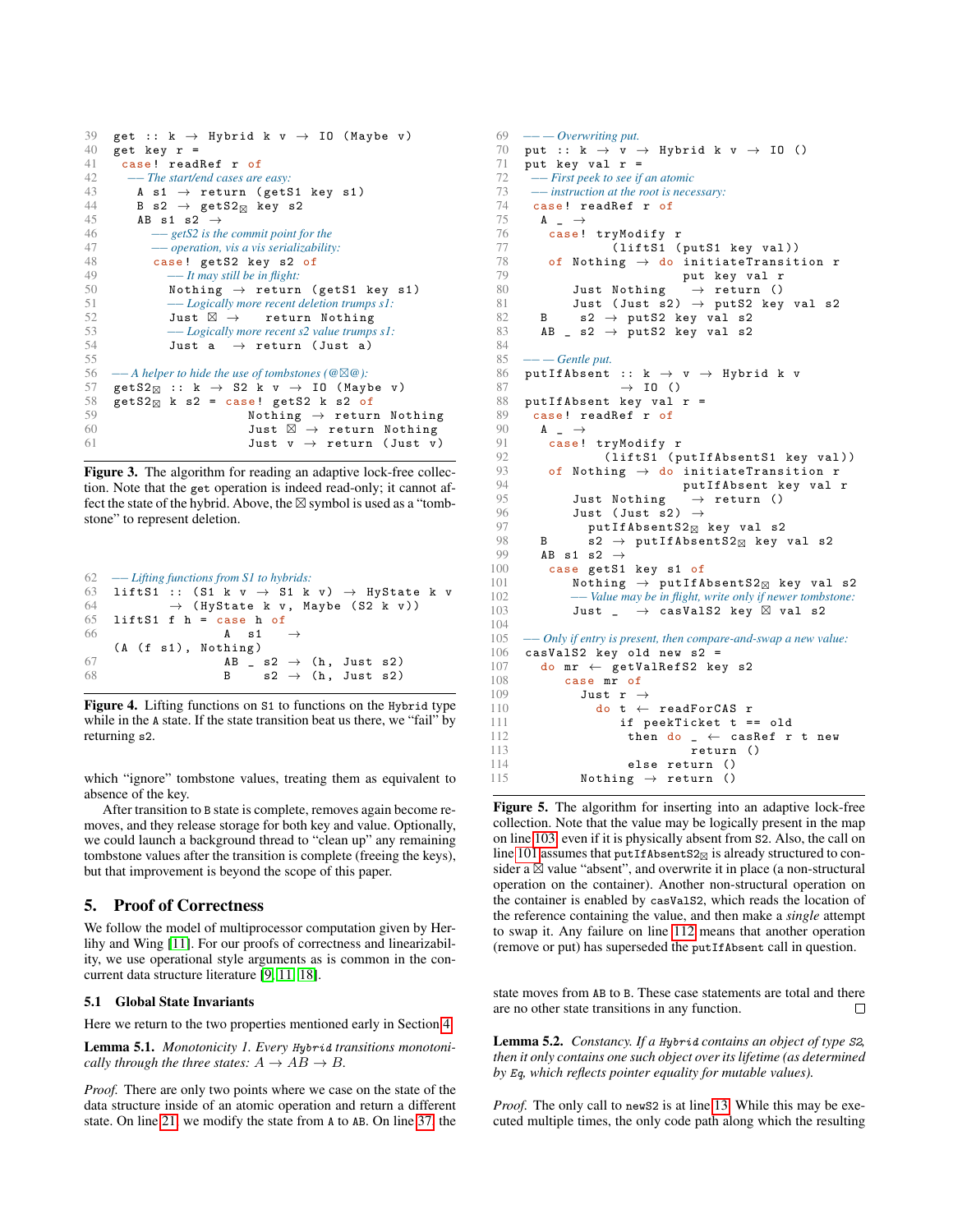```
116 −− Remove, implemented similarly to put:
117 remove :: k \rightarrow Hybrid k v \rightarrow IO ()<br>118 remove kev r =
118 remove key r =<br>119 case! readRef
119 case! readRef r of<br>120 A \rightarrow case! trvM
120 A - \rightarrow case! tryModify r<br>121 (liftS1 (
                               (liftS1 (removeS1 key))
122 of Nothing \rightarrow123 do initiateTransition r
124 remove key r
125 Just Nothing \rightarrow return ()<br>126 Just (Just ) \rightarrow remove ke
                       Just (Just \bigcup) \rightarrow remove key r
127 B s2 \rightarrow remove S2 key s2
128 AB = s2 \rightarrow putS2 key \overline{\boxtimes} s2
```
<span id="page-5-5"></span><span id="page-5-4"></span><span id="page-5-2"></span><span id="page-5-1"></span><span id="page-5-0"></span>Figure 6. The algorithm for removing from an adaptive lock-free collection. Note that memory cannot be physically freed until the transition to B state is completed. This can be seen in line [128,](#page-5-1) which represents a remove by an *insertion*, that actually increases physical memory use.

emptS2 variable escapes is [21](#page-2-7) and the corresponding [15.](#page-2-10) This event is the sole *introduction point* for a fresh S2 heap value; in all other cases where we access a value of type S2, it is obtained via pattern matching on the HyState. П

## 5.2 Correct Set Semantics

Our aim is to show that the adaptive map implements correct abstract set semantics. We refer here to the "dynamic set with dictionary operations", which was defined by Cormen et al. [\[5\]](#page-11-13). We define the set of keys  $H$  as

$$
H = \text{keys}(s1) \cup \text{keys}(s2) \setminus \text{tomb}(s2),
$$

where keys $(s)$  refers to all keys included in the current state of s, and  $tanh(s2)$  is the set of keys that are currently mapped to tombstones in s2. Tombstoned keys are logically absent from the abstract state  $H$ . Note that we assume that the keys function returns {} when its argument is not *currently* present in the hybrid structure; that is, in the A state, keys $(s2) = \{\}$ , and similarly for s1 in the B state.

We must now prove that each of the map operations correctly modify  $H$ , given some key  $k$ :

- If  $k \in H$ , get returns Just its value, and otherwise returns Nothing;
- after the put and putIfAbsent functions on  $k$ ,  $k$  is in the set  $H$ ;
- the remove function removes  $k$  from the set  $H$ .

As mentioned above, we assume that all operations on S2 are linearizable; that is, all calls to putS2, putIfAbsentS2, and removeS2 are valid linearization points. Furthermore, we assume that S2 has correct set semantics.

Similarly, we assume that S1 is correctly implemented. If we apply any of the above operations to a value of type S1 having key set  $keys(s1)$ , we should receive a new pure data structure  $s1'$ with a key set  $keys(s1')$  which differs according to the semantics described above.

Indeed, these assumptions are crucial to the correctness of our algorithms—if the underlying implementations are incorrect, then we can provide no useful guarantees about the contents of the structure or linearizability of the operations upon them.

# 5.2.1 Linearization Points

Given a concurrent execution history, we define linearization points for the get, put, putIfAbsent, and remove operations, and thus map these events onto a sequential execution history listing all linearization points in order. The execution of these linearization points are the moments at which the corresponding changes to the abstract set  $H$ , listed above, occur. The linearization points are as follows:

- A get is linearized at line [41](#page-4-9) if the readRef returns a value in the A state. In the B state, it is linearized at line [44,](#page-4-2) and in the AB state, at line [48.](#page-4-10)
- If the readRef on line [74](#page-4-11) returns a value in the A state, put is linearized at:
	- Line [79](#page-4-12) if tryModify returns Nothing,
	- line [76](#page-4-13) if tryModify returns Just Nothing, and
	- line [81](#page-4-14) if tryModify returns Just (Just s2).

In the B state, it is linearized at line [82,](#page-4-15) and at line [83](#page-4-16) in the AB state.

- If the readRef on line [89](#page-4-17) returns a value in the A state, putIfAbsent is linearized at:
	- Line [94](#page-4-18) if tryModify returns Nothing,
	- line [92](#page-4-19) if tryModify returns Just Nothing, and
	- line [97](#page-4-20) if tryModify returns Just (Just s2).

In the B state, it is linearized at line [98.](#page-4-21) In the AB state, it is at line [101](#page-4-7) when the key is not present in s1. If the key is present but mapped to  $\boxtimes$  in s2, it is linearized at line [112.](#page-4-8) Otherwise, putIfAbsent is a semantic no-op, and is linearized at line [100.](#page-4-22) Note that this is where we require the ability to take a snapshot of the original pure data structure. The call to getS1 is a pure, non-blocking call which lets us know definitively whether or not the key is in the map.

- If the readRef on line [89](#page-4-17) returns a value in the A state, remove is linearized at:
	- Line [124](#page-5-2) if tryModify returns Nothing,
	- line [120](#page-5-3) if tryModify returns Just Nothing, and
	- line [126](#page-5-4) if tryModify returns Just (Just s2).

In the B state, it is linearized at line [127.](#page-5-5) In the AB state, it is at line [128.](#page-5-1)

Above we mark recursive calls as linearization points. As long as non-termination is not a problem (which we address below), these cases reduce to the base cases.

#### 5.2.2 Correct Updates to H

We first prove that the above linearization points are correct for any code path that modifies S2.

<span id="page-5-6"></span>Lemma 5.3. *For operations which modify* S2*, lines [44,](#page-4-2) [48,](#page-4-10) [82,](#page-4-15) [83,](#page-4-16) [98,](#page-4-21) [101,](#page-4-7) [112,](#page-4-8) [127,](#page-5-5) [128,](#page-5-1) [81,](#page-4-14) [97,](#page-4-20) and [126](#page-5-4) are correct linearization points.*

*Proof.* First, we consider cases where the initial readRef observes a hybrid that is already in a B or AB state. From Lemma [5.2,](#page-4-4) these operations are all operating on exactly the same S2 structure. We assume that S2 operations are linearizable and have correct set semantics; therefore, these are correct linearization points and have the correct effect with respect to  $H$ .

Second, we consider cases where the initial readRef returns A, but the subsequent tryModify observes a transitioned state (lines [81,](#page-4-14) [97,](#page-4-20) [126\)](#page-5-4). In these lines, there are no live variables that were bound based on the observation of the A state. Thus, the behaviour of a call such as remove key r on line [126](#page-5-4) is identical to the behavior if the initial observation of the A state had not occurred.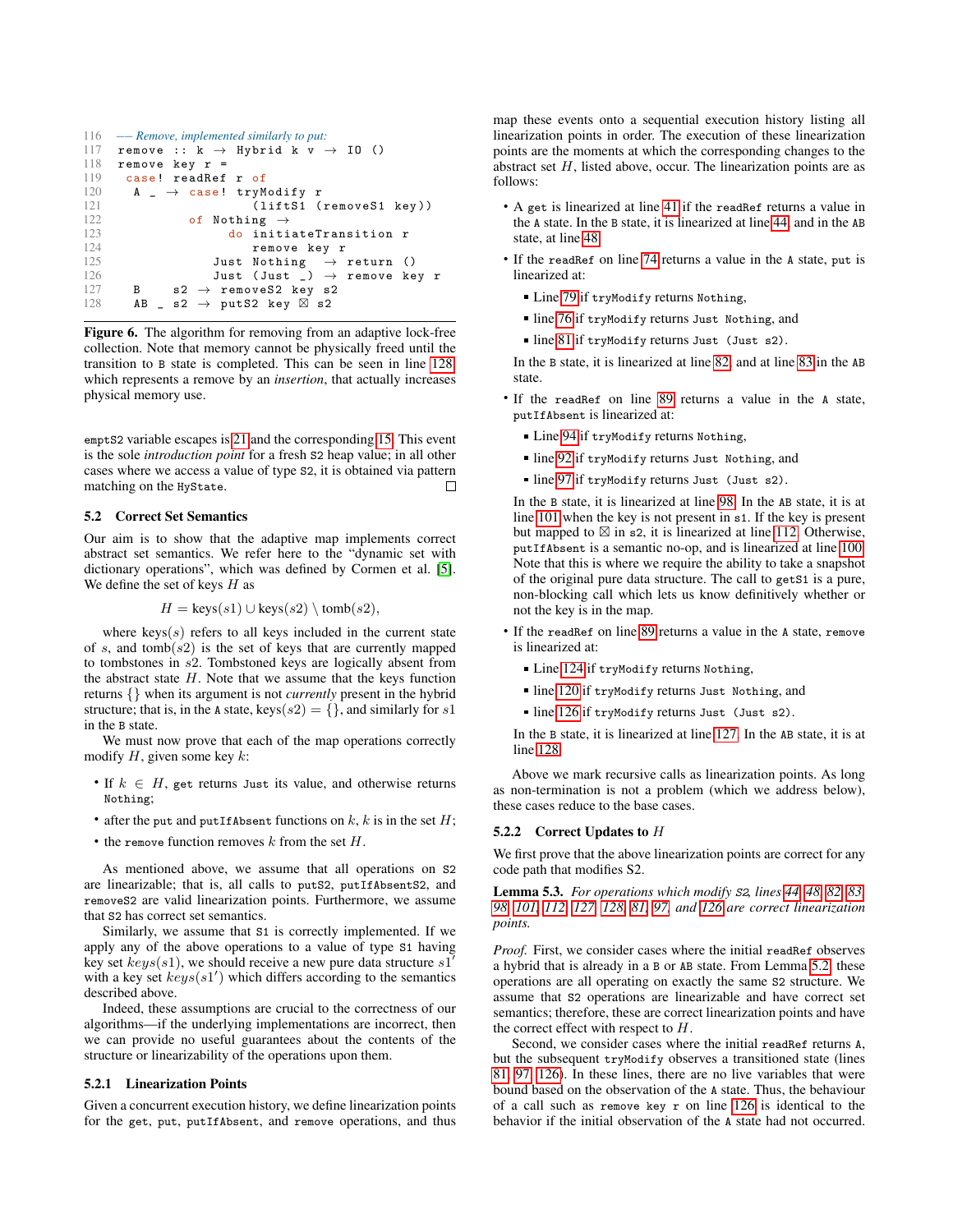In the case of line [126](#page-5-4) (but not the others), this is a recursive call, which will necessarily recur to the B or AB case because tryModify *already* observed a non-A state, since it returned Just (Just s2). П

Next, we prove correct linearization points for any modification of the S1 structure (i.e. any op's execution where both the initial readRef and the subsequent linearization point occurred in state A).

<span id="page-6-0"></span>Lemma 5.4. *If a call to* tryModify *on lines [76,](#page-4-13) [92,](#page-4-19) or [120](#page-5-3) returns* Just Nothing*, these lines are correct linearization points. Furthermore, line [41](#page-4-9) is a correct linearization point.*

*Proof.* This case essentially relies on the correctness of a compareand-swap operation on a single location. By the definition of tryModify and liftS1, the result of tryModify implies that the CAS has succeeded and the structure was in the A state both at the call to readRef and during the CAS. As noted in Section [4,](#page-2-1) a successful tryModify is an atomic operation, and therefore we treat the line containing the call to tryModify as a linearization point. As seen on line [66,](#page-4-23) the only modification of the state is to apply f to s1, after which the state of the reference points to a new pure data structure with the modification applied to it. Again, we assume our underlying data structures are correctly implemented, and so these operations modify  $H$  according to the set semantics.

For the get case (in A state), the initial readRef is the *only* effectful memory operation, and thus the linearization point. The call to get1 on line [43](#page-4-1) is a pure function, and simply returns the result of reading from s1, trivially obeying the correct set semantics by the definition of  $H$ .

 $\Box$ 

It remains to show that all operations are linearizable when state transitions are triggered.

<span id="page-6-1"></span>Lemma 5.5. *If a call to* tryModify *on lines [76,](#page-4-13) [92,](#page-4-19) or [120](#page-5-3) returns* Nothing*, then linearization and correctness reduce to one of the aforementioned cases for the* AB *or* B *states.*

*Proof.* In this case we immediately call initiateTransition, and recurse upon its completion. This call does not return until the structure is in *at least* the AB state, since the atomicModify on line [14](#page-2-4) does not return until one of lines [21,](#page-2-7) [23,](#page-2-11) or [24](#page-2-12) has been executed. Since the transition life cycle is monotonic by Lemma [5.1,](#page-4-3) we reduce to Lemma [5.3.](#page-5-6)

П

Theorem 5.1. Linearizability *- the algorithms given in Figures [2-](#page-2-0) [3](#page-4-0) are linearizable, and have correct set semantics..*

*Proof.* Because these linearization points are on disjoint code paths, at most one may occur on any call to one of the operations, and so the proof is immediate from Lemmas [5.3,](#page-5-6) [5.4,](#page-6-0) and [5.5.](#page-6-1)  $\Box$ 

Theorem 5.2. Lock Freedom *- the algorithm in Figures [2](#page-2-0)[-3](#page-4-0) is lock free as specified by definition [2.1.](#page-1-2)*

*Proof.* Consider a particular operation on the map, op. We show that at each return point of  $op$  and at the point of any recursive call, some operation has performed its linearization point and therefore the system as a whole makes progress. In cases all cases where op returns, it has passed its own linearization point. In all case where  $op$  recurses (except for line [126\)](#page-5-4), it has failed a tryModify, which implies that some *other* operation has made progress. In the case of line [126,](#page-5-4) a state transition occurred during the execution of  $op$ , and therefore some other operation crossed its linearization point.

# 6. Implementations

Here we describe how we implement the algorithm presented in Section [4.](#page-2-1) We implement two concrete data structures using two compilers. By demonstrating our approach in Java as well as Haskell we are able to confirm that (1) the approach does not depend on idiosyncrasies of GHC Haskell, and (2) the hybrid approach has advantages *even* when compared with recognized, welltuned scalable structures (java.util.concurrent).

## <span id="page-6-3"></span>6.1 Bags in Haskell

We begin with unordered lists, or bags, which are often used for work-queues and other producer/consumer communication scenarios where the order of the messages does not matter.

#### 6.1.1 Pure-in-a-box Bag

Our pure bag implementation is extremely simple, requiring less than forty lines in total. The representation is a mutable container containing a pure list:

type PureBag a = IORef [a]

We support atomic addition and deletion via ticketed compareand-swap operations on the reference.

#### 6.1.2 Scalable Bag

The scalable bag implementation is necessarily more complex than PureBag. It uses thread-local storage to manage a mutable vector of sub-bags. Each thread is assigned an index into the vector, which has a length equal to the number of OS threads used by GHC.

#### type ScalableBag a = IOVector [a]

For a thread to insert into the bag, it must first look up its threadlocal index modulo the length of the vector. It can then simply write to that index without fear of contention. Removal is somewhat more complicated; since absence of data at the thread's index does not imply absence of data in the whole bag, the removal operation must make one pass through the entire vector, searching for an index to remove from<sup>[5](#page-6-2)</sup>.

Using the ticketed interface described in Section [3,](#page-1-0) we provide per-element compare-and-swap operations on Haskell's mutable vector type. We also pad the vector to avoid false sharing. More complicated (and optimized) bag designs exist [\[21\]](#page-11-14), but this design is simple and achieves much better scaling than pure-in-a-box.

## 6.1.3 Hybrid Bag

The hybrid bag is a combination of PureBag and ScalableBag:

```
type HybridBag a = IORef ( HybridState a)
data HybridState a = A [a]
                    AB [a] (ScalableBag a)
                    B (ScalableBag a)
```
Since bags are a simpler data structure than maps, offering few strong guarantees, the management of the transitional AB state is made much easier than the presentation in Section [4.](#page-2-1) Rather than carefully coordinating the interaction between the copy thread and outside consumers, all reads and writes are simply forwarded to the ScalableBag (which does relax the definition of when transient empty can be observed). Beyond this small reduction in complexity,

<span id="page-6-2"></span><sup>5</sup> Empty tests must have the expected semantics in sequential executions. However, there's a standard problem with the any-empty test in a parallel region—with these bags a data structure can be observed as logically empty even if there was no physical moment in time when all slots in the bag were empty.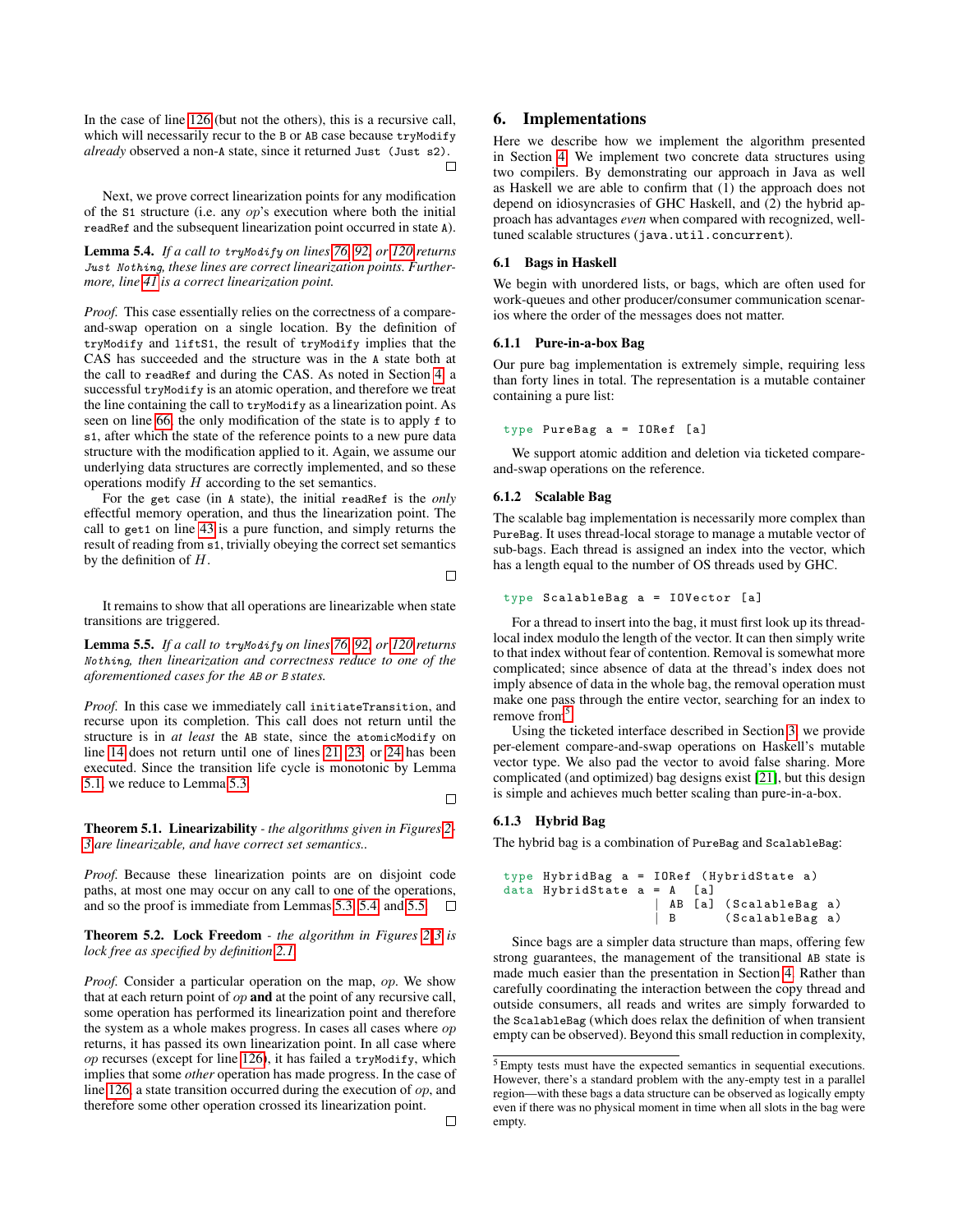the code is straightforward and quite similar to that of that of Figures [2-](#page-2-0)[3.](#page-4-0)

An unfortunate deficiency of this approach is the introduction of an extra level of indirection—-all accesses to the data structure must first dereference its IORef, then follow the pointer to the HybridState, and finally access the underlying structure. However, in practice the effect of this indirection is quite small, as can be seen in Section [7.](#page-7-0)

## <span id="page-7-3"></span>6.2 Maps in Java

In order to test adaptive data structures in multiple language ecosystems (and verify that our approach is not GHC-specific), we have also implemented an adaptive map type in Java. For the scalable component, we use the ConcurrentSkipListMap implementation from java.util.concurrent package which is based on work of Fraser and Harris in [\[6\]](#page-11-15) and is known to scale well [\[10\]](#page-11-16).

Likewise, we use an existing library for pure structures. The PCollections<sup>[6](#page-7-1)</sup> library provides Okasaki-style persistent data structures akin to those present in Haskell, enabling a direct implementation of pure-in-a-box lock-free data. For our implementation, we use its IntTreePMap class, which gives us a persistent map from integer keys to non-null values. This implementation is, in fact, based on GHC's Data.Map [\[1,](#page-11-17) [16\]](#page-11-18) .

We also require an equivalent to Haskell's IORef in Java. The standard AtomicReference class is used for this purpose, providing us with the ability to coordinate access to the object in a multithreaded setting using the compareAndSet method.

Using these building blocks, the implementation of the hybrid data structure is straightforward. There are a few minor language issues which require some special treatment, however. Haskell's union types are replaced in the Java implementation by a product type (state,s1,s2), where s1 and s2 are nullable references, and state is an enum with three values representing the A, AB, and B states. (Using inheritance to encode unions would also be a reasonable approach.)

This object, (analogous to HyState), is kept in an AtomicReference in order to manage concurrent attempts to transition the data structure and retain a tight correspondence to the algorithm of Section [4.](#page-2-1) As with the Haskell implementation, any updates to the state happen only via this atomic reference—the fields of the (state,s1,s2) record are not mutated. Thus creating a new hybrid object begins by creating a new record with an empty pure data structure, and a null pointer in the ConcurrentSkipListMap field. Method calls on the hybrid check the state, and dispatch to the appropriate implementation in the s1 or s2 field, again closely following the pseudocode in Section [4.](#page-2-1)

# <span id="page-7-0"></span>7. Evaluation

The standard approach for evaluating concurrent data structures is to stress-test them under contention and observe their maximum throughput (operations per second) under varying numbers of threads and mixes of operations. Indeed, we use some of the concurrent bag workloads from Sundell et al. [\[21\]](#page-11-14). However, what we are really interested in is not raw scalability. Rather, it is the ability of hybrid structures to replace pure-in-a-box ones where contention is unknown in advance. To this end we perform a parameter study to examine workloads on a *nested* data structure that has both *hot* and *cold* inner structures.

*Evaluation platform* We evaluate on a 2.6GHz, 16-core, dual socket Intel Xeon E5-2670 platform with 32GB of memory running Ubuntu 12.04. Because we perform a large parameter study, we use a 16-node cluster rather than a single machine to spread benchmark load, but each machine has an identical hardware and software configurations. Haskell code is compiled on GHC 7.8.3 and 7.10 (release candidate 2), with similar results. Due to space constraints we report the GHC 7.10 results only. These results are slightly better overall because of GHC 7.10's new support for generating *inline* code sequences for atomic operations (whereas previous versions made an out-of-line primop call).

*Benchmarking methodology* In Haskell, we use the *Criterion* statistical benchmarking package. Criterion estimates the time required for very short computations by varying the number of iterations performed and computing a linear regression between the number of iterations and time required. Thus Criterion estimates the expected marginal cost of adding *one more* operation when already performing many; i.e., cache warmed, etc. Each data point in each of our charts is computed through such a regression. Figure [7](#page-8-0) illustrates the output of Criterion for one such regression.

One reason we discuss Criterion here is that there is a complication when using Criterion for running *parallel* benchmarks. In a typical sequential benchmark, the only constant overheads are the start/end timing code sequences themselves. But for a parallel benchmark, there is a *fork/join* step at the beginning and end of each run, respectively. Indeed, on the GHC 7.8.3 Haskell runtime it takes approximately 30,000 cycles between forking IO threads and the moment when all of them are actually running<sup>[7](#page-7-2)</sup>.

Normally, this fork/join overhead limits how small of a test can be measured. *However*, in cases where the data structure operations are  $O(1)$ , it is possible to use a different approach and allow criterion to choose the iteration sizes for a batch, but only fork one set of worker threads *for that whole batch*. This amounts to using Criterion's Benchmarkable constructor directly, which constructs a benchmark out of an Int64  $\rightarrow$  I0 () function:

```
Benchmarkable
     (\lambdanum \rightarrow forkJoin threads
                 (doWork (num 'quot' threads)))
```
This variant splits the total work across threads, e.g. timing the amount of real time required to perform  $N$  benchmark operations across P threads. We report this form of measurement where possible, estimating the overhead of a *single* data structure operation in a concurrent context.

*Parameters* We fork all worker threads on a designated OS thread (forkOn), and we use the -qa RTS option to allow the GHC runtime to pin OS threads to processor cores. To get good measurements of the scalability of the data structures themselves—without being overwhelmed by parallel garbage collection overheads in GHC we change the GC parameters in ways we will specify in the individual benchmark discussions.

Also, our algorithm has a parameter as well—the hybrid data structure is parameterized by  $casTries$ —how many CAS failures in row are attempted before choosing to initiate transition to a scalable structure. This parameter is implicit in the behavior of tryModify from the algorithm pseudocode. It is good to keep this value low, and we study which setting to use in the evaluation. In each benchmark, we performed a parameter study, varying threads  $\in$  [1, 16], casTries  $\in$  {1, 2, 5, 10}, and in the nested data benchmarks we additionally vary  $hotRatio \in$  $[0.0, 0.1, ..., 1, 0]$  (with three variants, this amounts to 2,112 runs per benchmark); in our figures, we pick a value of  $casTries$  and show representative samples of  $hotRatio$ .

<span id="page-7-1"></span><sup>6</sup> http://pcollections.org

<span id="page-7-2"></span><sup>7</sup> Estimated by threadscope for the four core case. It can grow worse with more cores.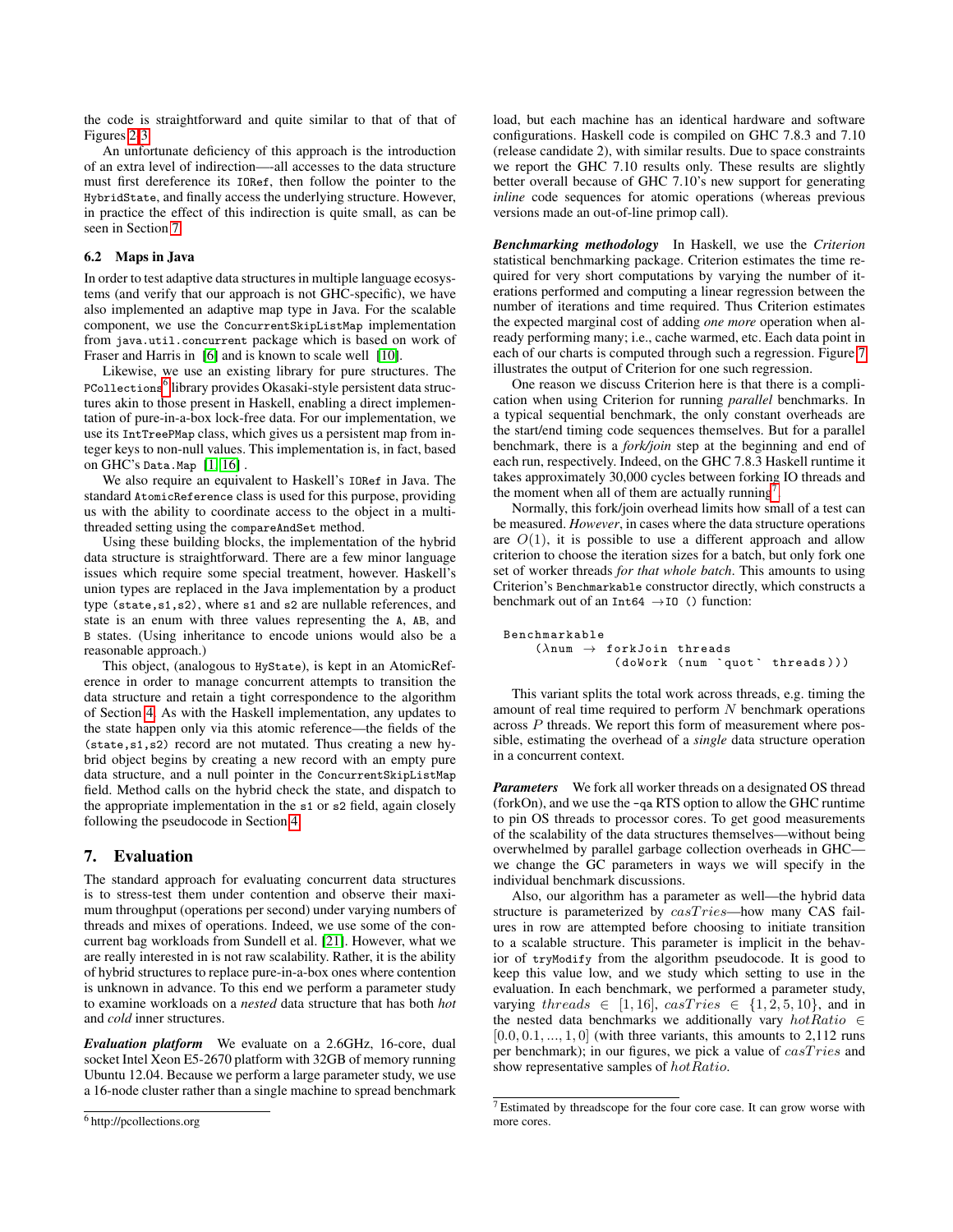

<span id="page-8-0"></span>Figure 7. Example Criterion benchmark run measuring *batches* of varying numbers of iterations of the benchmark in question. This particular benchmark measures the time to create a new list inside an IORef, which serves as our pure-in-a-box bag container. The X axis is millions of iterations, whereas the Y axis measures time to perform that many iterations. Some variation is expected due to runtime system effects. Every point in the plots other than this one corresponds to the "OLS regression" figure computed by an experiment such as the above.

*Java methodology* Our Java benchmarks largely follow the same pattern as their Haskell counterparts. All reported runs are from the same evaluation cluster, using Java 1.8.

As we were not able to get a Criterion-like package working in Java, we use the simpler approach of running a constant number of iterations on each trial (100), and computing the mean time per iteration. We run our Java benchmarks using runtime options -Xms16g -Xmx24g -d64. Concurrency is achieved using the Java standard library's threading capabilities (with countdown latches for thread joins). The code that implements tryModify (CAS retry loop) is similarly parameterized by  $casTries$ .

#### <span id="page-8-3"></span>7.1 Haskell: Pure to Scalable Bags

Here we evaluate the bag implementation described in Section [6.1.](#page-6-3) We refer to the "Pure", "Scalable", and "Hybrid" variants of the implementation in all results. First, we measure a *single* bag accessed by all threads to affirm that the operations have the expected relative advantages. Figure [8](#page-8-1) shows the cost of the allocating a single new bag for each implementation variant. This cost is  $O(1)$  for pure and hybrid, and does *not* respond to number of threads, which is as expected. The scalable bag, however, uses a vector of thread local storage, whose size must vary with the number of threads in the system. Therefore, not only does does it require over twice the time as Pure in a single-threaded setting (+RTS -N1), but the overhead of vector allocation grows as the number of threads increase. This penalty is worth paying when we use the scalable map in a multi-threaded program under contention, but it is unnecessary in uncontended settings.

*Insert bench* After transitioning to state B, the Hybrid bag still has an extra pointer indirection and extra branches relative to a straight scalable version. As a result, we expect it to have some additional overhead. This overhead can be seen in a simple insertion contention benchmark (Figure [9\)](#page-8-2), measuring the cost of all



<span id="page-8-1"></span>Figure 8. Cost of creating a new bag, in milliseconds. The cost of creating both pure-in-a-box and hybrid bags is low, while the scalable version pays an overhead relative to the number of threads in the system.



<span id="page-8-2"></span>Figure 9. Cost of inserting into a single bag shared between threads, under high contention. The X axis tracks the number of threads simultaneously acting on the shared bag, and the Y axis measures average time *between operations committing* (latency). Lower is better.

threads inserting into the bag. We see that at one thread, the hybrid structure has the same performance as its pure counterpart, while the scalable version is actually 51% slower. Once more threads enter the picture, though, the scalable structure quickly overtakes the pure version, and the hybrid follows it—it has triggered a transition, and then gains the performance benefits of the more complex data structure.

Also, in Figure [9,](#page-8-2) we include one extra line, Pure/Traditional, which shows the atomicModifyIORef' approach, to contrast it with the speculative approach based on ticketed-CAS which we propose in this paper (Pure/Speculative, elsewhere just "Pure"). Here we confirm that not only do we need ticketed CAS to preserve lockfreedom in our algorithm, but it also typically offers a performance advantage for code that performs many small modifications to a shared structure under contention.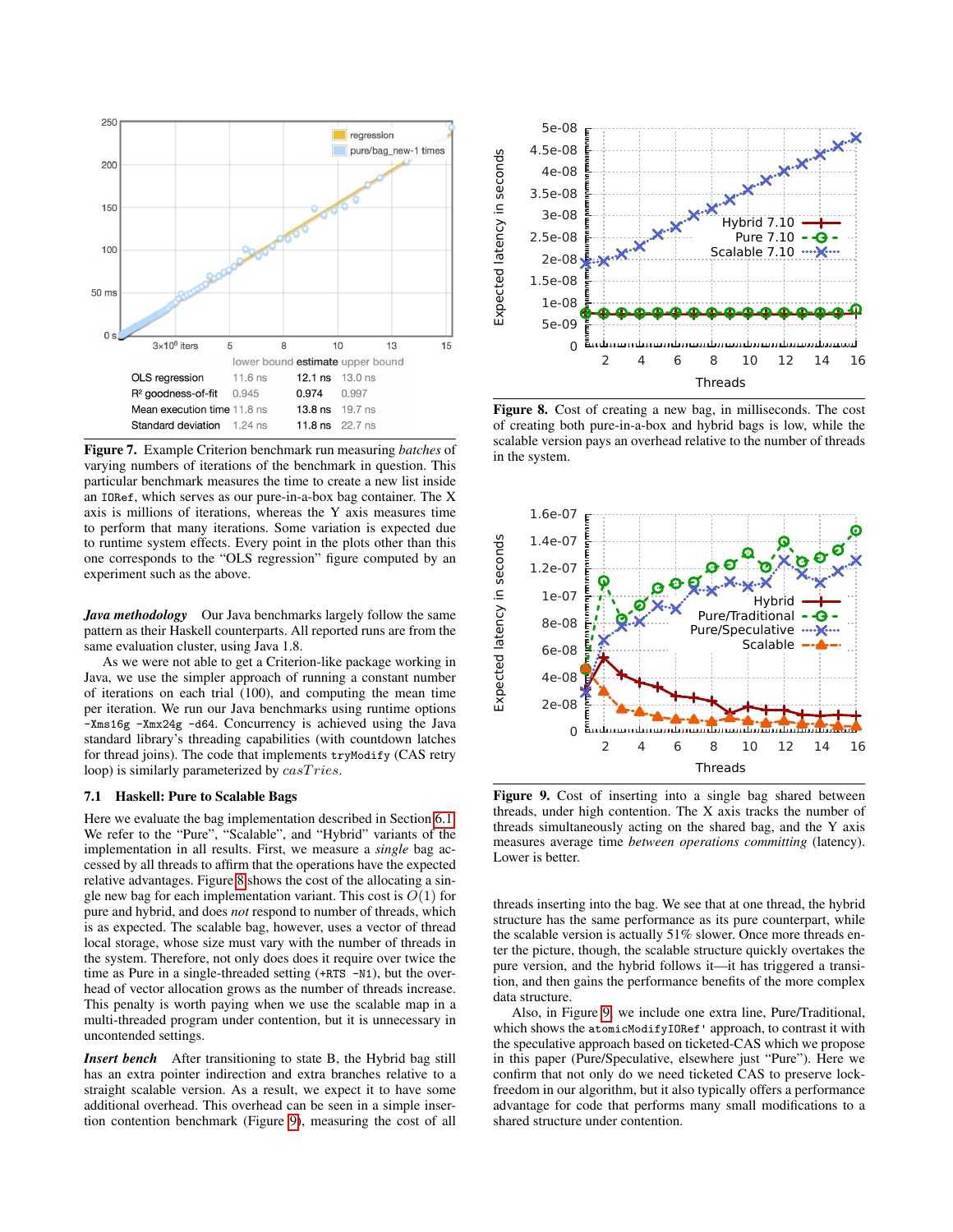

<span id="page-9-0"></span>Figure 10. Similar to Figure [9,](#page-8-2) Y axis in seconds: the cost of operating on a single shared bag. This shows a random (50/50) mix of insert and remove operations, starting with an empty bag, as in Sundell et al. [\[21\]](#page-11-14). In this figure, the hybrid bag triggers a transition after a single failed CAS.

*Insert/remove bench* Figure [10](#page-9-0) shows another contention benchmark, but with a different mix of operations. Here threads randomly insert or delete from a single, shared bag. A large vector of random bits is precomputed for these benchmarks before Criterion begins its measurements. In this figure, we see a similar pattern. Pure and Hybrid begin with the same performance—nearly six times as fast as scalable! But scalable overtakes Pure as threads increase. Further, as contention increases, a transition is triggered and soon the hybrid's performance approaches that of the scalable bag.

**Setting casTries** Both of these contention benchmarks can be affected by the setting of the  $casTries$  parameter, which determines how quickly transition engages, and therefore how many elements must be handled by the copy thread when contention does occur. However, because the benchmarks in this section represent maximum contention, transition is very fast. We pick  $casTries = 1$ as the setting for this section, but the other settings yield similar results.

*The GC problem* Unfortunately, Haskell does not yet have a scalable memory management system, in spite of substantial effort in this direction [\[14\]](#page-11-19). GHC's current garbage collector is parallel (load-balancing), but not concurrent, so it performs stop-the-world collection even on minor collections. This effect is especially pronounced on microbenchmarks of the kind described in this section. Furthermore, "scalable bag" triggers a performance weak point in current versions of GHC where the GC workload does not successfully load-balance consistently, yielding some runs where all GC work is serialized, and others with reasonable balance. To eliminate this source of nondeterminism, we have arranged to completely *avoid collection* during the benchmarks in question. We do this simply by setting the heap to one generation, with a size equal to 30GB (out of a 32GB RAM).

*Nested data collections* To test Hybrid's ability to withstand mixed contention within one benchmark, we perform a nested version of the insertion benchmark on an *array of bags* (Figure [11\)](#page-9-1). Here, each thread randomly flips a coin (again with precomputed randomness) and either inserts into a single shared "hot" bag in a



<span id="page-9-1"></span>Figure 11. Skewed hot-key/cold-key benchmark, inserting into a nested array of bags. Here we show a balanced workload  $(hotRatio = 0.5)$ . At the hot and cold ends of the spectrum, the benchmark reduces to stressing the individual operations as covered by Figures [8](#page-8-1) and [9.](#page-8-2)

designated vector slot, or inserts into a randomly chosen slot containing a "cold" bag. The vector is sufficiently large that cold bags are unlikely to be contended (100 slots). Here we see again that pure bags suffer at more than one thread, while scalable bags suffer at one thread, but hybrids can function well in both categories. This demonstrates the hypothesized benefit of a dynamically adaptive data structure: the amount of contention cannot be known statically, but they still handle both contention regimes, without giving up lock-freedom.

Again, contention detection in all cases is based on the number of failed CASs per operation  $(cas Tries)$ . This presents an important tuning parameter, representing the hybrid's level of sensitivity to contentions. Do we follow a hair-trigger policy of transitioning after a single failed CAS attempt, or should we be more tolerant in the hope that future modifications will be successful? In this benchmark we show results from  $casTries = 1$ .

## 7.2 Java: Pure to Scalable Maps

In this section we evaluate a nested combination of concurrent Map data structures, as described in Section [6.2.](#page-7-3) Note that this is an independent evaluation from the Haskell one—we do not *compare* Java and Haskell, because we implement different data structures: two instances of the hybrid approach<sup>[8](#page-9-2)</sup>. Here we test a nested combination of Maps:

- A ConcurrentSkipListMap, forming the outer, definitely contended, structure
- An inner map, varying between the  $\{pure, scalable, hybrid\}$ variants

Like in the Haskell nested-data benchmark, we perform a number of insert operations on (keyOuter, keyInner, val), divided equally among the worker threads. Once again, we flip a coin on

<span id="page-9-2"></span><sup>8</sup> One reason for choosing two data structures rather than one is that Haskell currently lacks an efficient lock-free map implementation. We have implemented a lock-free concurrent skiplist similar to Java's as part of the LVish parallel-programming library, but in the course of this work we have found that it is not yet scalable enough to be worth switching to over pure-in-a-box *if* the speculative CAS approach is used for modifying the box (Section [3\)](#page-1-0).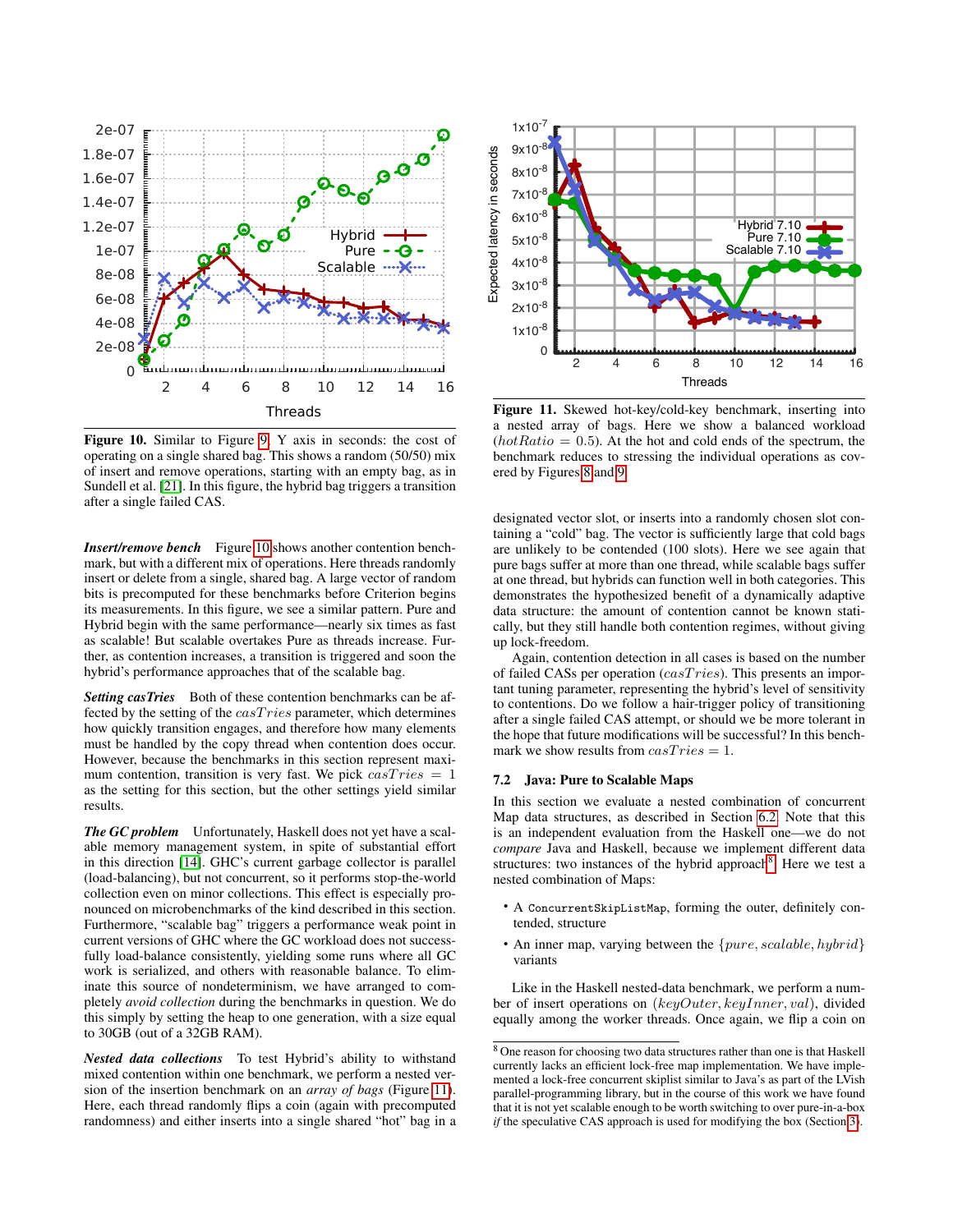<span id="page-10-0"></span>Table 1. Mean time in micro-seconds to allocate and initialize one new object of the specified type in Java. (Estimated by average time to create a batch of one million objects consecutively.)

|       | Scalable. | Hybrid |
|-------|-----------|--------|
| 0.029 | 0.064     | 0.05   |

each operation, choosing either, with probability  $hotRatio$ , a designated hot outer-key or a uniform-random cold-key. Outer keys are chosen from  $[1, 10^6]$ , and inner keys are random 32-bit numbers. For a given  $keyOuter$ , if an entry does not already exist, it is created, stressing the constructor method for the inner map type. Table [1](#page-10-0) shows the cost of these "new" operations. In line with our expectations, in the Java context creating an empty ConcurrentSkipListMap is almost two times as expensive as creating a pure one. Further, creating Hybrid objects is about 20% cheaper than creating ConcurrentSkipListMaps.

As in Section [7.1,](#page-8-3) we perform a parameter study, varying threads, casTries, and hotRatio. Figure [12](#page-10-1) shows representative results from this study. In the "cold" extreme, with very little contention on inner maps, all variants perform remarkably similarly, with slightly better performance for Pure at low thread counts, and slightly better performance for scalable and hybrid at higher thread counts. In the hot extreme, with all inserts going to a single inner map, Scalable of course performs better, and Pure degrades, while Hybrid successfully tracks the scalable variant. Here, the benefit of Hybrid over Scalable is that it performs better in the one-thread uncontended case: heavy access on the hot key, but from only a single thread.<sup>[9](#page-10-2)</sup> Finally, in the  $hotRatio = 0.5$  case, we see a blend of these outcomes, and Hybrid has a small advantage over other variants, coping well with both one very hot key, and lots of keys that remain cold (and stay in their pure-in-a-box state).

# 8. Related Work

The idea of swapping out the representation of a data structure at runtime is an old one, and has appeared in a variety of contexts.

*Data structure swapping* Pypy is a Python virtual machine and tracing JIT which provides *storage strategies* [\[3\]](#page-11-5). Storage strategies enable homogeneously typed collections to specialize on their element type; an array of integers can thus unbox its contents, providing significant performance benefits. When a collection dehomogenizes—that is, when a value of a different type is inserted—the structure must dynamically switch to a generic, boxed representation.

The Coco system [\[23\]](#page-11-6) provides application-level optimizations by dynamically switching between different implementations of standard Java container types. For example, a linked list can be swapped out for an array-backed implementation when many calls to get are made at a particular index, thus improving algorithmic complexity.

*Dynamically responding to contention* The idea of dynamically detecting and responding to contention is also well known in the literature surrounding multithreaded applications. It can be found in such areas as databases [\[4\]](#page-11-20), low-level caching algorithms [\[24\]](#page-11-21), and also previous work in concurrent data structures and algorithms



<span id="page-10-1"></span>Figure 12. Nested map-of-maps insertion benchmarks in Java; time for 1M inserts. The top figure has  $hotRatio = 0.0$ , the middle  $hotRatio = 0.5$ , and the bottom  $hotRatio = 1.0$ . All other points interpolate smoothly between these three. Further, the benchmark is insensitive to  $casTries$  until  $casTries = 10$ , at which point Hybrid mimics the poor 2-thread behavior of Pure, because it does not transition early enough.

[\[22\]](#page-11-22). Particularly related are *elimination trees* of Shavit and Touitou [\[20\]](#page-11-23) which, like our adaptive data, spread out accesses to additional, dynamically created memory locations, preventing contention on a single reference.

Compared with these previous approaches, our work combines the two ideas—implementation swapping and action in response to contention—to a new end: pure-to-scalable transitions.

<span id="page-10-2"></span> $9$  We also see a surprising non-monotonicity in the behavior of Pure results get *worse* at two threads *and then better again*. We would expect them to degrade monotonically with more threads. We have searched for the cause of this and not yet found it; the complexity and dynamic optimizations of the JVM make it difficult to track. This effect emerges gradually with increasing  $hotRatio$ , first appearing visible to the eye in  $hotRatio$ 0.7, and then the two-thread time becoming worse than one thread at  $hotRatio = 0.8$ , and worse yet at 0.9 and 1.0.